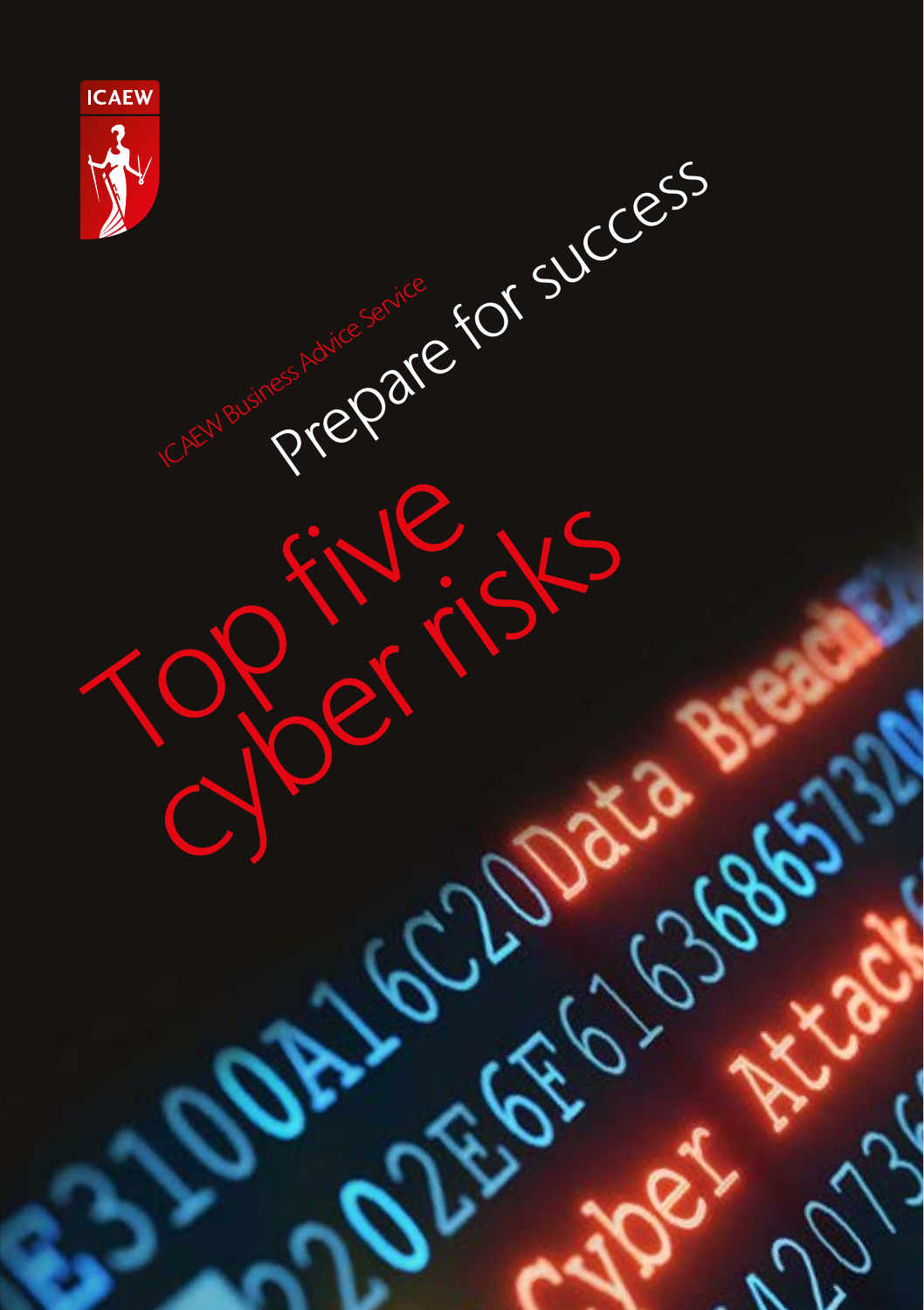# Top five cyber risks

When setting up your new business, you are likely to rely on a variety of IT, such as smart devices, PCs and cloud-based systems. You could be holding customer data, employee information and possibly detailed product designs. These are likely to be of interest to cyber criminals – no matter how small your business. An awareness and basic understanding of the threats posed in a cyber-world will help protect your digital assets, intellectual property and your business.

There is a common misconception that small businesses are rarely a target for hackers because of their smaller size and lack of valuable data. However, any information stored on your systems might be interesting to criminals. Here are the current top five cyber threats that you should be aware of.

#### **1. Ransomware**

This is a form of malware (malicious software) that attempts to encrypt (scramble) your data and then extort a ransom to release an unlock code. Most ransomware is delivered via malicious emails. Follow these key steps to protect your company.

- Staff awareness: staff should be wary of unsolicited emails, particularly those that ask for a prompt response.
- Malware protection: install and maintain good anti-virus and malware protection software.
- Software updates: keep your applications up to date.
- Data backups: a series of well managed data backups will allow you to recover from an unencrypted version of a file. Make sure you regularly test your backups.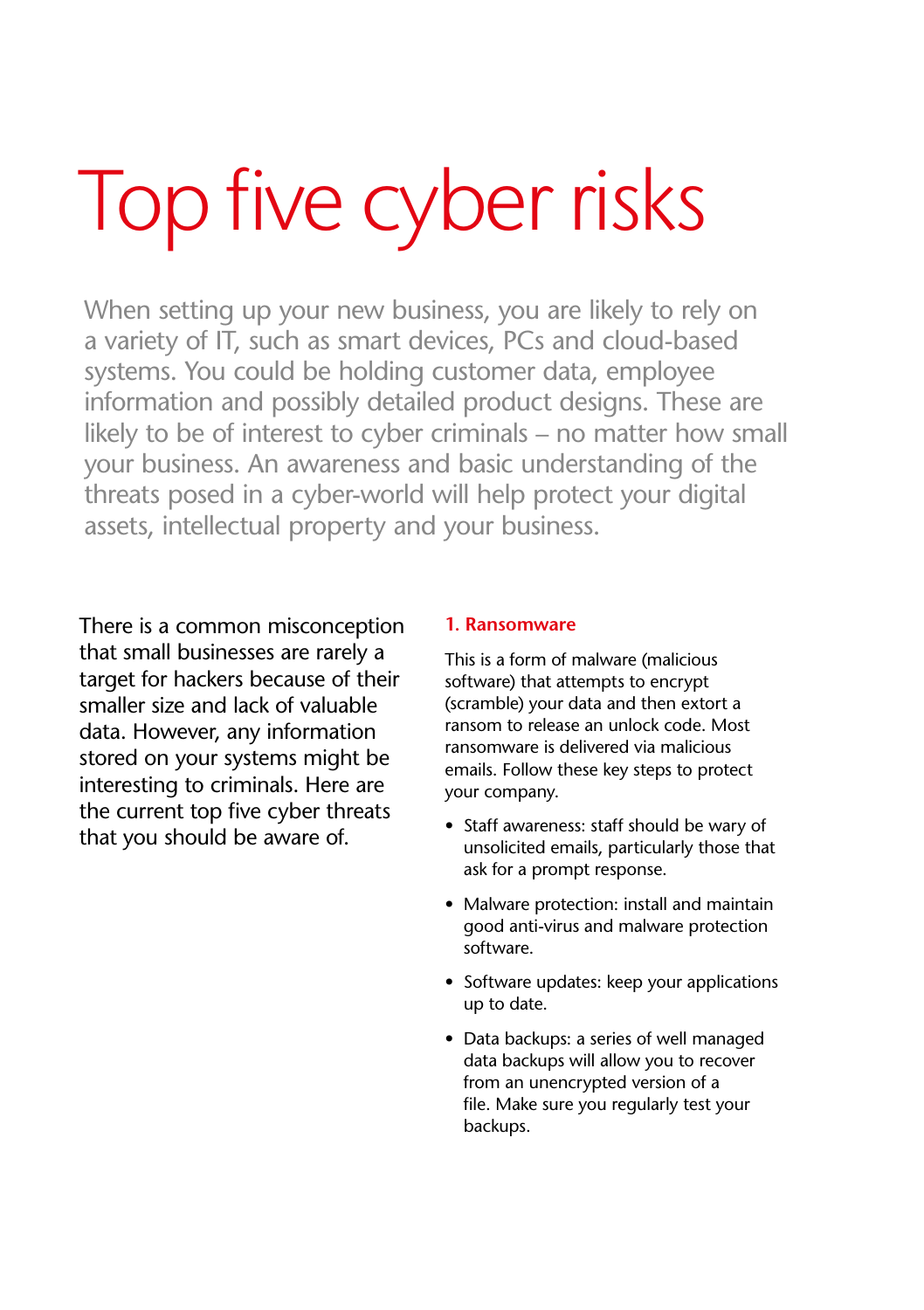### **2. Phishing**

Phishing is an attempt to gain sensitive information while posing as a trustworthy contact, for example a bank or online service. Spear phishing is a highly targeted attempt to gain information from an individual. Phishing emails may look completely convincing, often with faultless wording and genuine logos. There is a form of spear phishing, where a fake email from a CEO applies pressure on a CFO into making an urgent payment, this has become known as Whaling. It is worth considering ways to add additional safeguards to protect the identity of CEOs and CFOs to prevent impersonation. Here are a few steps you can use to protect yourself.

- Keep in mind that companies simply do not ask for sensitive information.
- Be suspicious of unexpected emails.
- Make use of anti-malware software.
- Make sure you have spam filters turned on. Check them regularly in case they have accidentally trapped an innocent email.

### **3. Data leakage**

While cyber security in the office may seem challenging, it is essential to understand that security extends well beyond the office these days. The use of smart phones and tablets has become widespread. The ubiquitous and cheap nature of portable storage devices makes them a useful tool for the backup and transportation of data. Those features mean they are also a target for data thieves. The following pointers provide useful first steps to prevent data leaking from your organisation.

- Ensure mobile devices have passcode locks.
- Turn on the tracking by GPS and the option to remotely wipe the device if it is lost.
- The use of encryption software is highly recommended when using portable storage devices.
- Keep an eye on your mobile devices and paperwork at all times. A large proportion of crime is opportunistic, taking your eye off your briefcase or smart device could result in a serious loss of data.

#### **4. Hacking**

Gaining access to IT systems from outside an organisation still offers rich pickings for criminals. Traditionally they have attempted to gain access to bank account information or credit card databases. However, intellectual property is another source of value. The use of social engineering, tricking staff into revealing user names and passwords, remains a threat.

• The primary methods to protect yourself from hacking are network firewalls, data access security, procedures for providing and removing access, and user awareness and training.

#### **5. Insider threat**

If your organisation employs staff (full time or as contractors), there is a possibility they could leak data by mistake or maliciously. The potential damage from a leak of documents cannot be underestimated. Use these tips to mitigate the size of any data leak.

- Educate your team to be alert to issues and minimise careless mistakes.
- Limit how much data staff has access to. The principle of 'least privilege access' should apply to all IT systems. Only provide staff with the minimum access they need to do their roles.
- Control the use of portable storage devices, such as USB memory keys, portable hard drives and media players.
- Consider using applications in certain situations to monitor staff behaviour − who copies what.

In all these areas it is key to remember that alongside technology, well-developed processes, procedures and staff training go a long way to protecting your valuable data. For example, if someone leaves your employment, make sure you remove their access. The reality today is that you should protect your digital assets with the same vigilance as you do when locking your office door at the end of the day.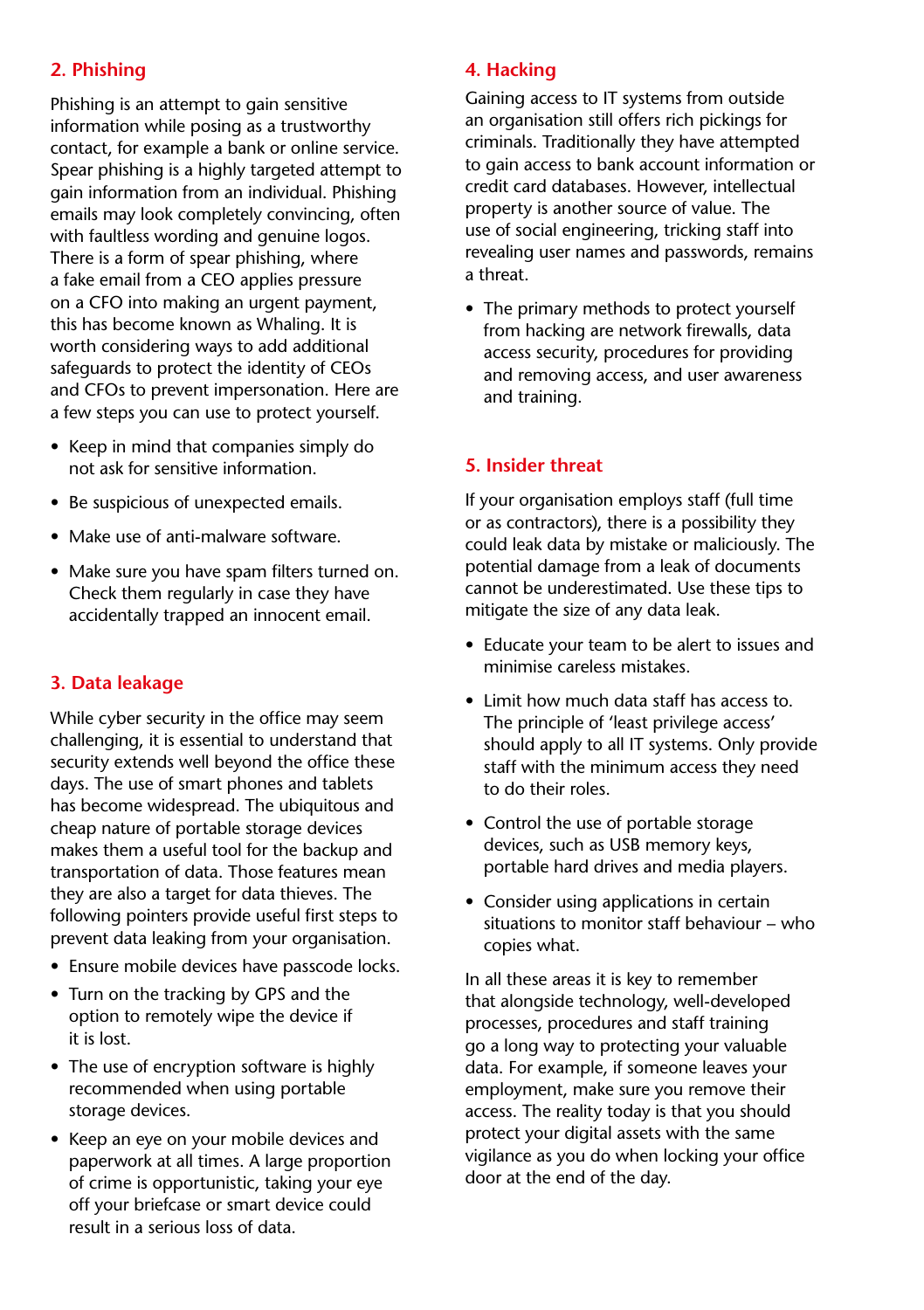### What to do if you have been breached

If the worst happens and you discover you have been breached, the following actions will help to contain the situation.

- Change your passwords, ensuring they are strong
- Call your bank and credit card companies
- Consider shutting your systems down
- Report the incident to ActionFraud
- Communicate to all involved, both external and internal. It is important all stakeholders, including customers and clients, understand what has happened.
- If appropriate, engage a third party expert to assess the extent of the breach and advise on corrective action.
- Document everything you do.

**Consider creating an Incident Response Plan, outlining what you will do in the case of a breach – and ideally before you are compromised.**

### >> Useful sources of information

ICAEW Cyber Resource Centre **[icaew.com/cyber](http://icaew.com/cyber)**

10 Steps to Cyber Security for Smaller Firms **[icaew.com](http://icaew.com)/10steps**

Information Commissioners Office **[ico.org.uk](http://ico.org.uk)**

Get Safe Online **[Getsafeonline.org/businesses](http://Getsafeonline.org/businesses)**

**ActionFraud [actionfraud.police.uk](http://actionfraud.police.uk)**

If you need further help with getting to grips with cyber security, a free initial discussion with an ICAEW Chartered Accountant is a good place to start. Visit **businessadviceservice.com**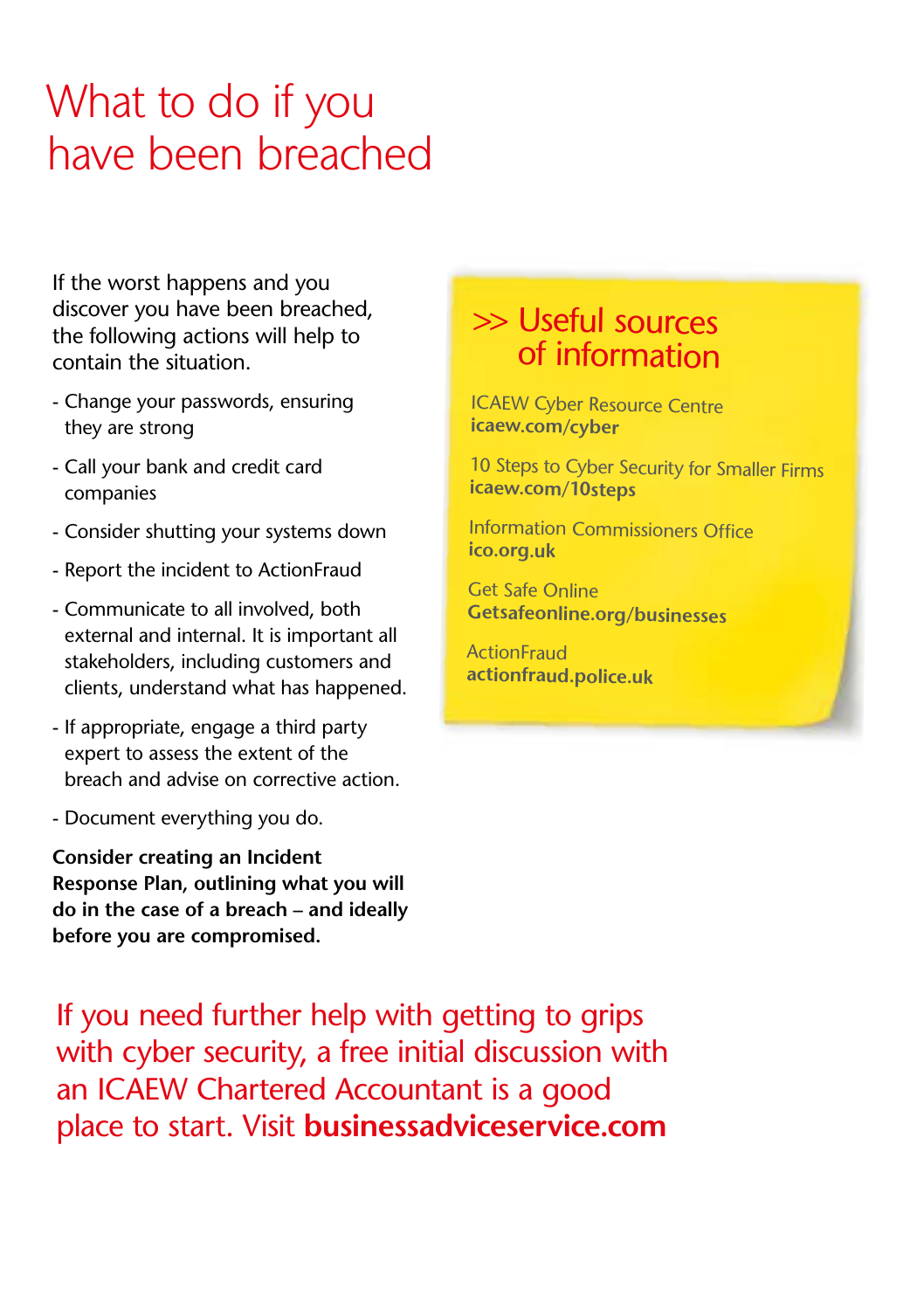



### Prepare for business

Decisions you take in the early years of your business can be the most difficult as well as the most important, particularly if you are a first-time entrepreneur.

### Prepare for success

The **ICAEW Business Advice Service** experts will help you make those crucial first steps and then grow your business with confidence.